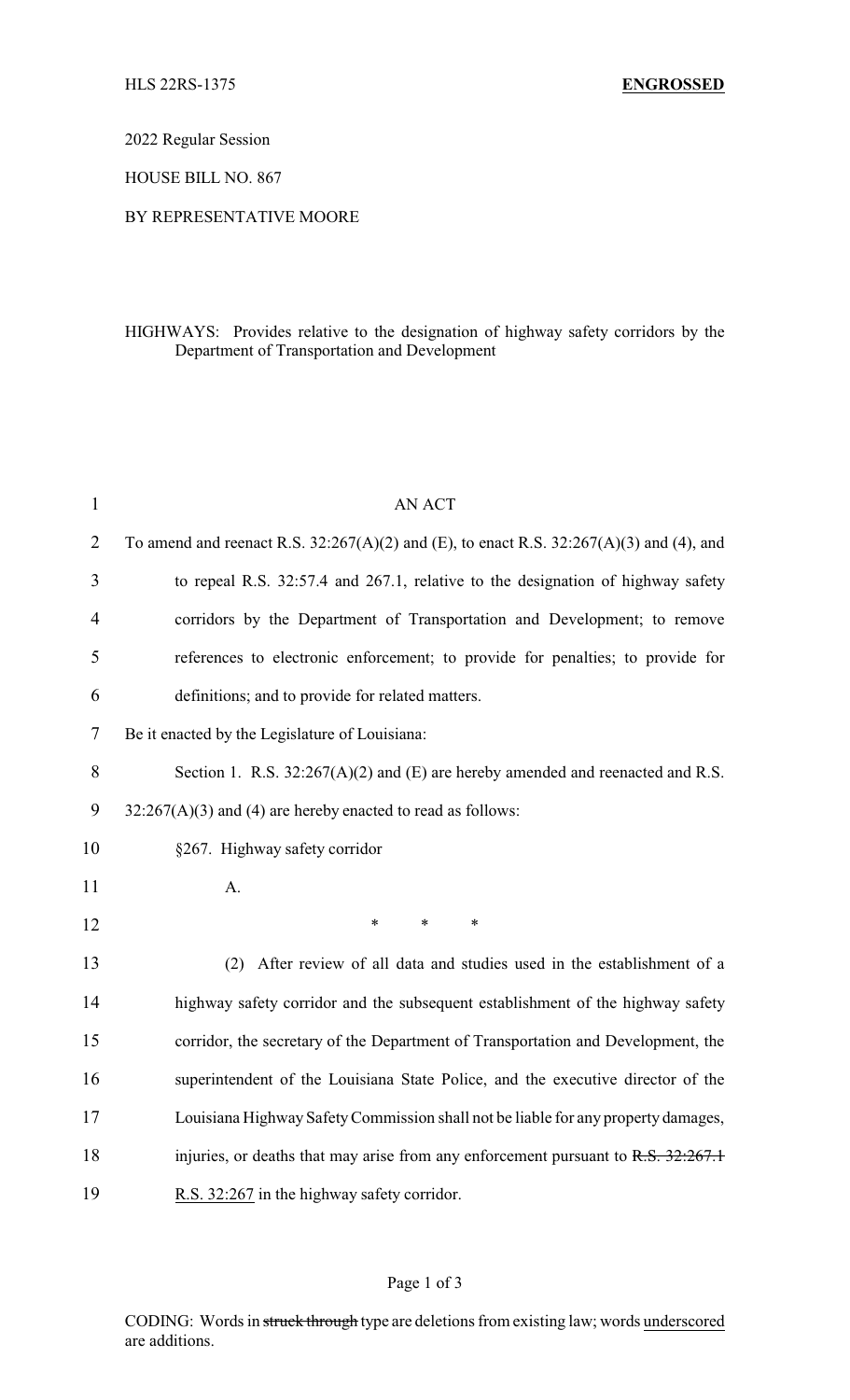| $\mathbf{1}$   | (3) "Highway safety corridor" means a special segment of a highway that has                   |
|----------------|-----------------------------------------------------------------------------------------------|
| $\overline{2}$ | been identified by data analysts and approved by a majority vote of the Safety                |
| 3              | Corridor Advisory Group to be a high collision zone, especially for severe injuries           |
| $\overline{4}$ | and fatal collisions. The primary cause of these crashes is driver behavior such as           |
| 5              | speeding, aggressive driving, impairment, and distracted driving.                             |
| 6              | "Highway safety corridor violation" means use of a highway safety<br>(4)                      |
| 7              | corridor in a manner not authorized by this Chapter or any regulation promulgated             |
| 8              | pursuant to this Chapter.                                                                     |
| 9              | $\ast$<br>$\ast$<br>$\ast$                                                                    |
| 10             | E. Any person violating the provisions of this Chapter while on the portion                   |
| 11             | of a highway which is designated as a highway safety corridor shall be fined and              |
| 12             | penalized as provided in R.S. $32:57(I)$ or $267.1$ .                                         |
| 13             | $\ast$<br>*                                                                                   |
| 14             | Section 2. R.S. 32:57.4 and 267.1 are hereby repealed in their entirety.                      |
| 15             | Section 3. This Act shall become effective upon signature by the governor or, if not          |
| 16             | signed by the governor, upon expiration of the time for bills to become law without signature |
| 17             | by the governor, as provided by Article III, Section 18 of the Constitution of Louisiana. If  |
| 18             | this Act is vetoed by the governor and subsequently approved by the legislature, this Act     |
| 19             | shall become effective on the day following such approval.                                    |

## DIGEST

The digest printed below was prepared by House Legislative Services. It constitutes no part of the legislative instrument. The keyword, one-liner, abstract, and digest do not constitute part of the law or proof or indicia of legislative intent. [R.S. 1:13(B) and 24:177(E)]

| HB 867 Engrossed | 2022 Regular Session | Moore |
|------------------|----------------------|-------|
|                  |                      |       |

**Abstract:** Provides relative to the designation of highway safety corridors by the Department of Transportation and Development, provides for definitions, and removes references to electronic enforcement.

Present law authorizes the secretary of the Dept. of Transportation and Development (DOTD), the superintendent of the La. State Police (LSP), and the executive director of the La. Hwy. Safety Commission to establish a highway safety corridor program for critical infrastructure consisting of a portion of highways in the state highway system and interstate highway system that may be designated by the secretary of the DOTD as highway safety corridors to address highway safety problems through law enforcement, education, and safety enhancements.